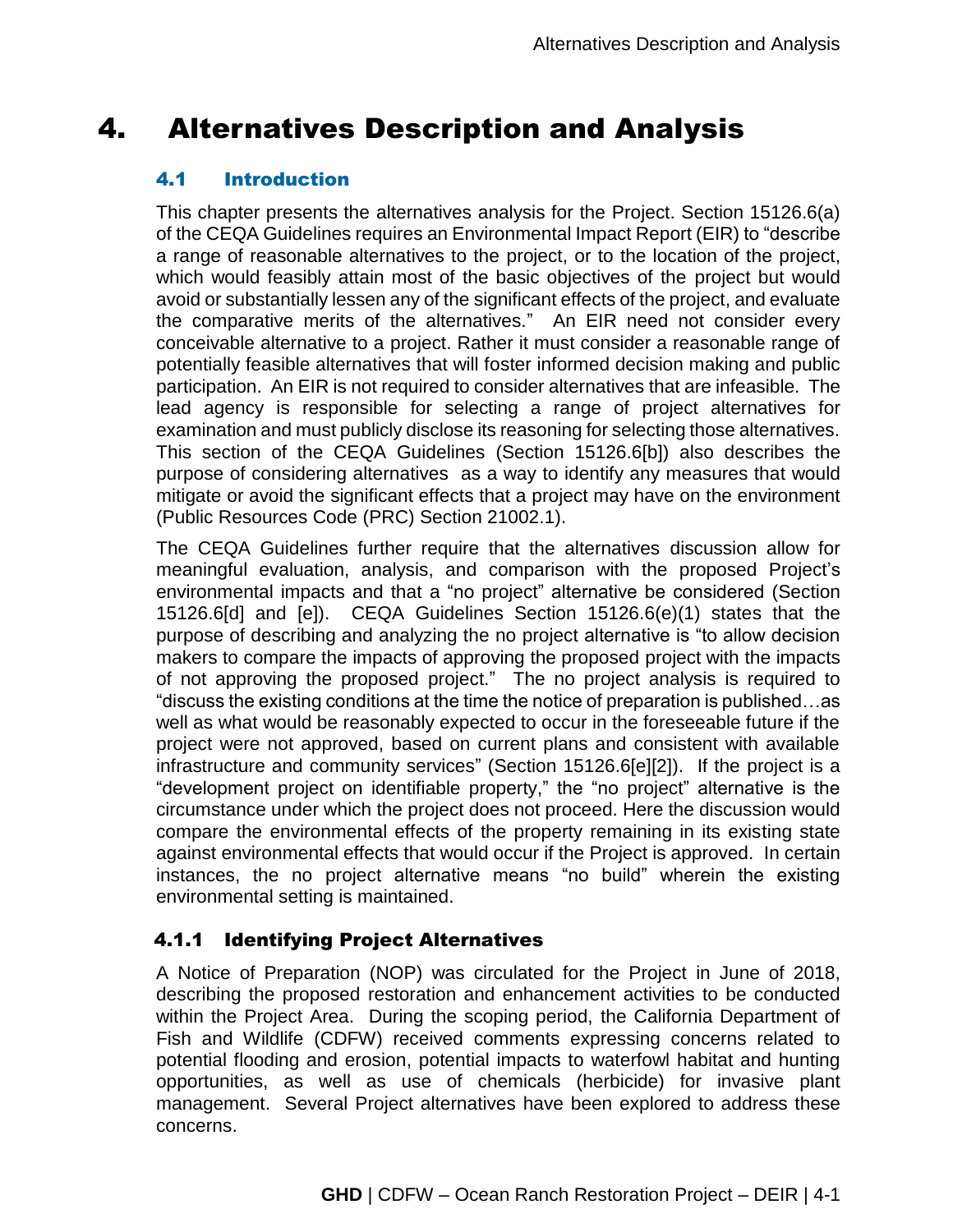The alternatives to the Project analyzed in this chapter include the No Project Alternative, the Estuarine Restoration with Limited Breaches to McNulty Slough Alternative, and the No Herbicide Use Alternative. The environmentally superior alternative is described in Section 4.4, and alternatives that were initially considered but eliminated from detailed consideration in this Draft EIR are described in Section 4.2 below. Resource categories identified as having no impacts under the proposed Project are not discussed below.

# 4.2 Alternatives Considered but not Carried Forward in this Draft EIR

During the preliminary planning of the Project and the scoping process for the EIR, several alternatives to the Project were evaluated. These alternatives are summarized below, and are evaluated to determine if they meet the qualifications for alternatives receiving full EIR analysis, as required under CEQA.

According to CEQA Guidelines Section 15126.6(a), an EIR should identify alternatives that were considered but rejected and briefly explain the reasons underlying the lead agency's determination. Among the factors that may be used to eliminate alternatives from further detailed consideration in an EIR are: (a) failure to meet most of the basic project objectives; (b) infeasibility; or (c) inability to avoid significant environmental impacts of a proposed project; and 3) the alternative must be potentially feasible. An EIR need not analyze an alternative whose impact cannot be reasonably ascertained and whose implementation is remote and speculative. Furthermore, an EIR need not consider every conceivable alternative, but must consider a reasonable range of alternatives that will foster well-informed decision-making and public participation.

Alternative locations for the Project were not analyzed in this Draft EIR because habitat restoration is by necessity site-specific. Other units of the Eel River Wildlife Area currently have restoration projects underway (e.g., the Salt River Unit) or planned (e.g., the Cannibal Island Unit). Coastal dune restoration through removal of European beachgrass (*Ammophila arenaria*) is also being conducted at several dunes systems in the region, including on the South Spit of Humboldt Bay by the Bureau of Land Management, at the Humboldt Bay National Wildlife Refuge by the U.S. Fish and Wildlife Service, and at Clam Beach State Park by the California Department of Parks and Recreation. However, no dune habitat restoration or European beachgrass eradication projects are planned at the Ocean Ranch Unit of the Eel River Wildlife Area other than the proposed Project.

# 4.2.1 Partial Estuarine Restoration

The Partial Estuarine Restoration Alternative would restore tidal function to Project Areas A and E through a breach to North Bay and a breach in the levee between Areas A and E, but would maintain Areas B, C, and D as brackish estuarine marsh. Management of Areas B-D as freshwater wetlands would require repair and longterm maintenance of water control infrastructure, including levees and tide gates. Invasive plant management would be the same as what is proposed in the Project. Public access would be modified to provide a different trail configuration (likely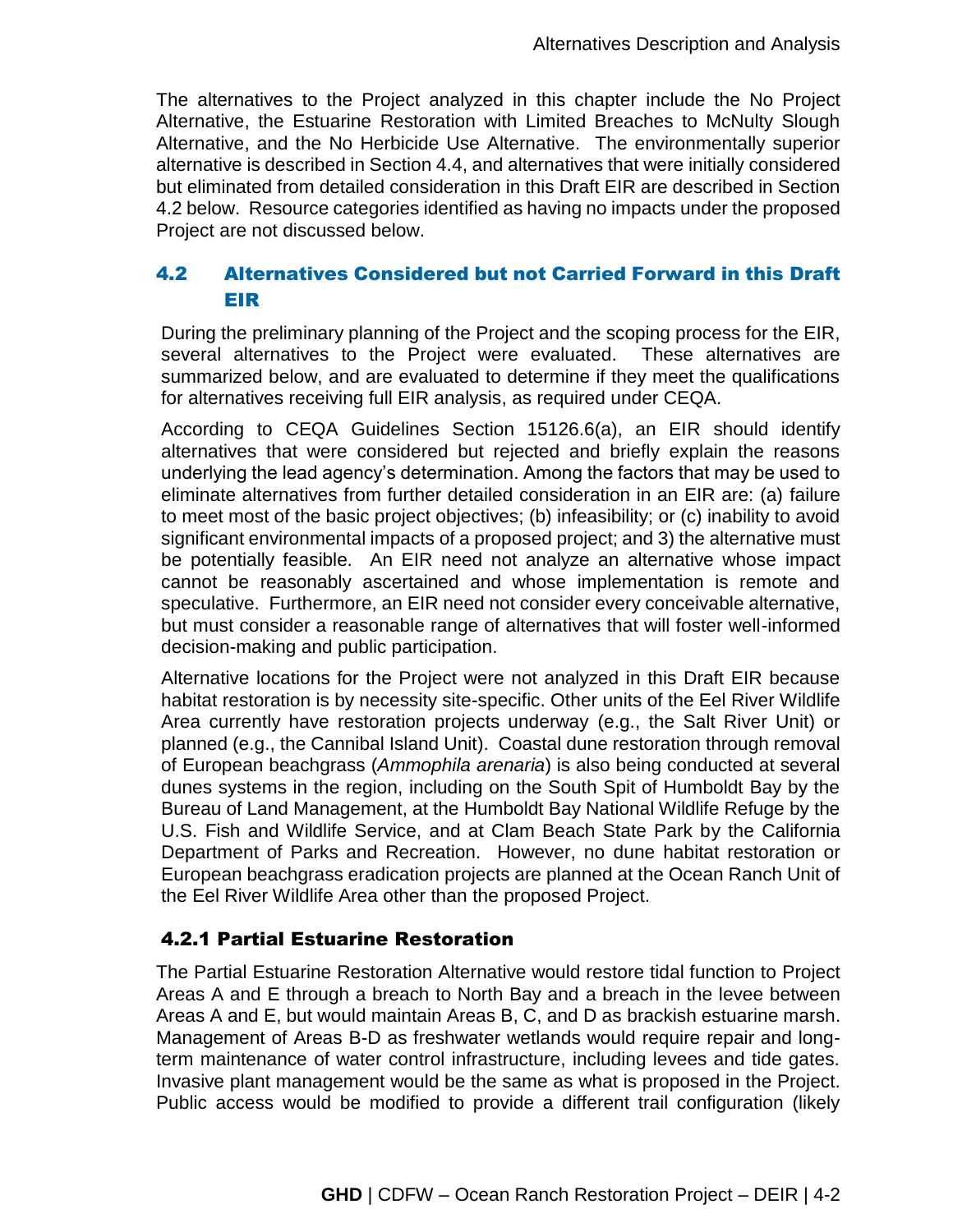around managed wetland units) and a different location for the non-motorized boat put-in (likely into Area E).

This alternative was dismissed from further consideration because it did not meet several of the basic Project objectives and because current staff and funding levels limit the ability for CDFW to provide long-term maintenance and management support for on-site water control infrastructure. While the Partial Estuarine Restoration Alternative would reduce the level of significance of the Project's hydraulic impacts, it would do so at the expense of achieving the Project's basic goals. One of the Project's primary goals is to restore the natural tidal prism and improve connectivity of tidal and freshwater habitats within the full Project Area. The Partial Estuarine Restoration Alternative would not accomplish this goal. This alternative would not restore tidal function or channel complexity, or improve estuarine habitat, within a large portion (33 percent; 156 acres) of the Project Area. More specifically, it would:

- Provide less critical estuarine habitat for federally listed fish species, including Tidewater Goby, which would be excluded from Areas B-D.
- Provide limited improvements in tidal exchange, connectivity and hydrology even within tidally restored areas because Area A is already tidal and connected to the Eel River estuary.
- Provide minimal ecotone habitat, as most earthen material removed to construct the tidal channel and lower the perimeter levee would be used as fill for a borrow ditch in Area A, and otherwise not available to create high marsh habitat.
- Management of Areas B-D as freshwater wetlands would require repair and long-term maintenance of water control infrastructure, including levees and tide gates, which is at odds with the goal of restoring natural estuarine hydrologic function to the Project Area.

In light of these considerations, the Partial Estuarine Restoration Alternative was rejected from further consideration.

# 4.2.2 Full Estuarine Restoration

The Full Estuarine Restoration Alternative would restore full tidal inundation to the Project Area by removing all external and internal levees and constructing an internal tidal channel network. Invasive plant management would be the same as what is proposed under the Project, but estuarine public access would be reduced and/or limited to public use by boat.

The Project Area has over four linear miles of internal and external levees. By completely removing all levees from the Project Area, the Full Estuarine Restoration Alternative would require an extensive amount of excavation and earthwork in sensitive estuarine habitat surrounded by tidal sloughs and saltmarsh. Thus, complete levee removal would result in numerous significant environmental impacts, including to: water quality, sensitive species, and the substantial take of State and Federally listed species. Additionally, full levee removal would necessitate hauling by truck and off-site disposal of a substantial amount of fill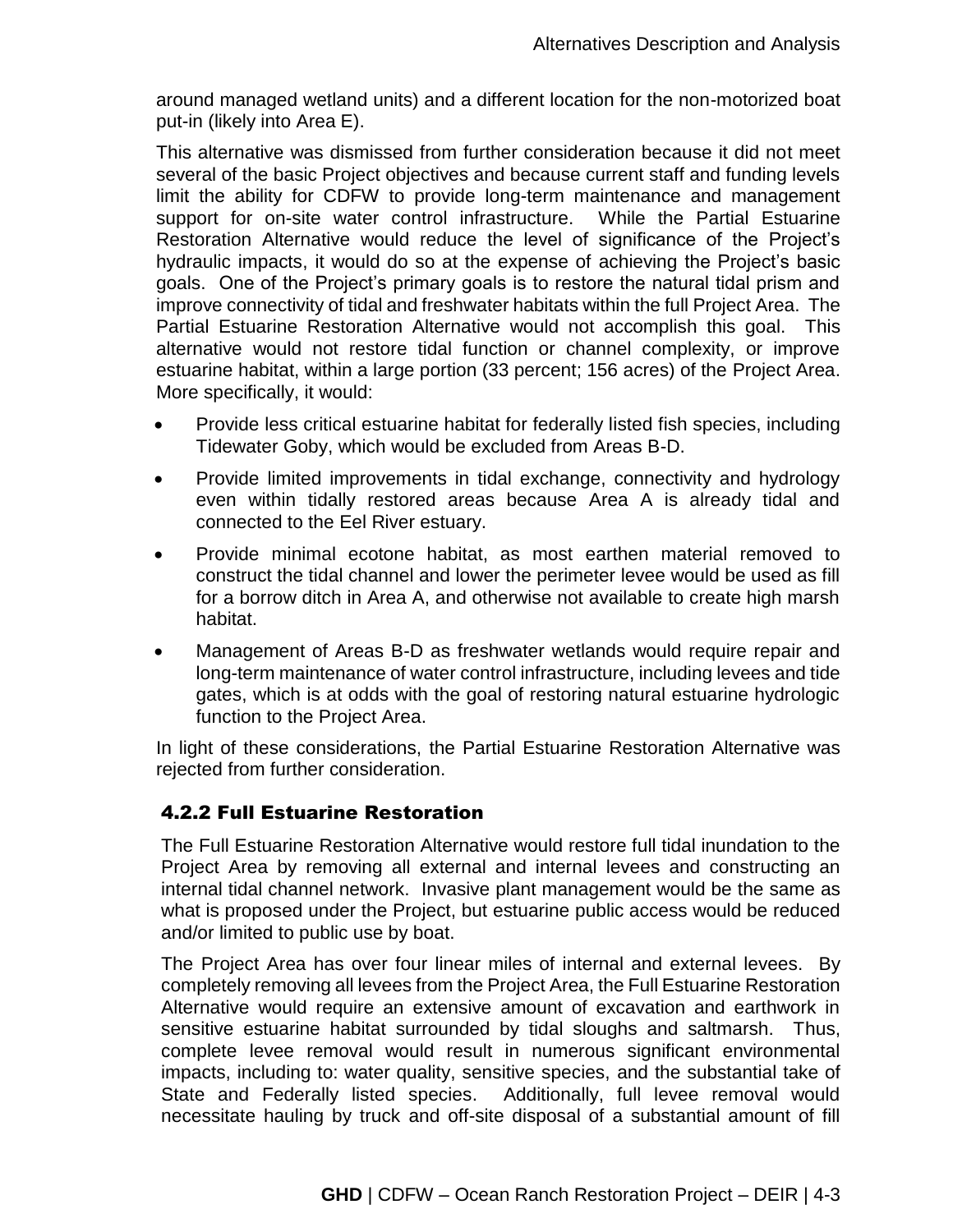material because there is no stable site to deposit that much material within the Project Area that would not impact or replace wetland or other sensitive habitats. Consequently, the amount of levee removal by heavy equipment and off-site hauling would likely result in significant impacts to GHG emissions, air quality, traffic, and potentially solid waste.

The Full Estuarine Restoration Alternative would also not provide a comparable level of flood protection to adjacent landowners and could result in adverse hydraulic impacts and erosion to the eastern levee of McNulty Slough. This alternative would also negatively impact some Project goals, such as reducing public access within the restoration area. For these reasons, the Full Estuarine Restoration Alternative was eliminated from further consideration.

## 4.2.3 No Invasive Plant Management/Eradication

The No Invasive Plant Management/Eradication Alternative would not actively manage or eradicate invasive plant species within the Project Area. The estuarine restoration portion and the public access components of the Project would be the same as those described for the Project.

Under this alternative, European beachgrass and dense-flowered cordgrass (*Spartina densiflora*) would continue to outcompete native plant communities and likely expand their abundance and distribution in the dunes and estuary, respectively. The Project's two primary goals are to restore and expand natural estuarine function in the restoration area, and to assist in recovery and enhancement of habitat for native fish, invertebrates, wildlife, and plant species. These Project goals cannot be fully achieved without the management and eradication of invasive plant species.

In the saltmarsh, dense-flowered cordgrass affects all aspects of estuarine function including the timing and rate of tidal exchange and hydroperiod; plant and bird diversity, abundance, and distribution; soil macroinvertebrate ecology, nutrient cycling, and structural complexity. Dense-flowered cordgrass can also form dense monotypic stands that out-compete native plant species and diminish habitat for rare native plants such as Humboldt Bay owl's clover and Point Reyes bird's beak.

European beachgrass forms dense monotypic swales throughout most of the dunes in the Project Area. European beachgrass successfully out-competes native dune plant species and thus replaces dune mat vegetation, including several Sensitive Natural Communities. By stabilizing the dunes and preventing active transport of wind-blown sand, European beachgrass prevents formation of vegetated semistable and open-sand habitat critical for colonization and persistence of several rare plant species, including beach layia and Menzies' wallflower. Menzies wallflower, which is not known to occur in the Project Area, occurs in dunes just to the north where European beachgrass does not dominate the dunes, and is considered highly likely to become established within the Project Area in restored dunes.

As a result, the No Invasive Plant Management/Eradication alternative was eliminated from consideration because it would not meet the Project's basic goal of restoring natural estuarine and dune functions and natural communities.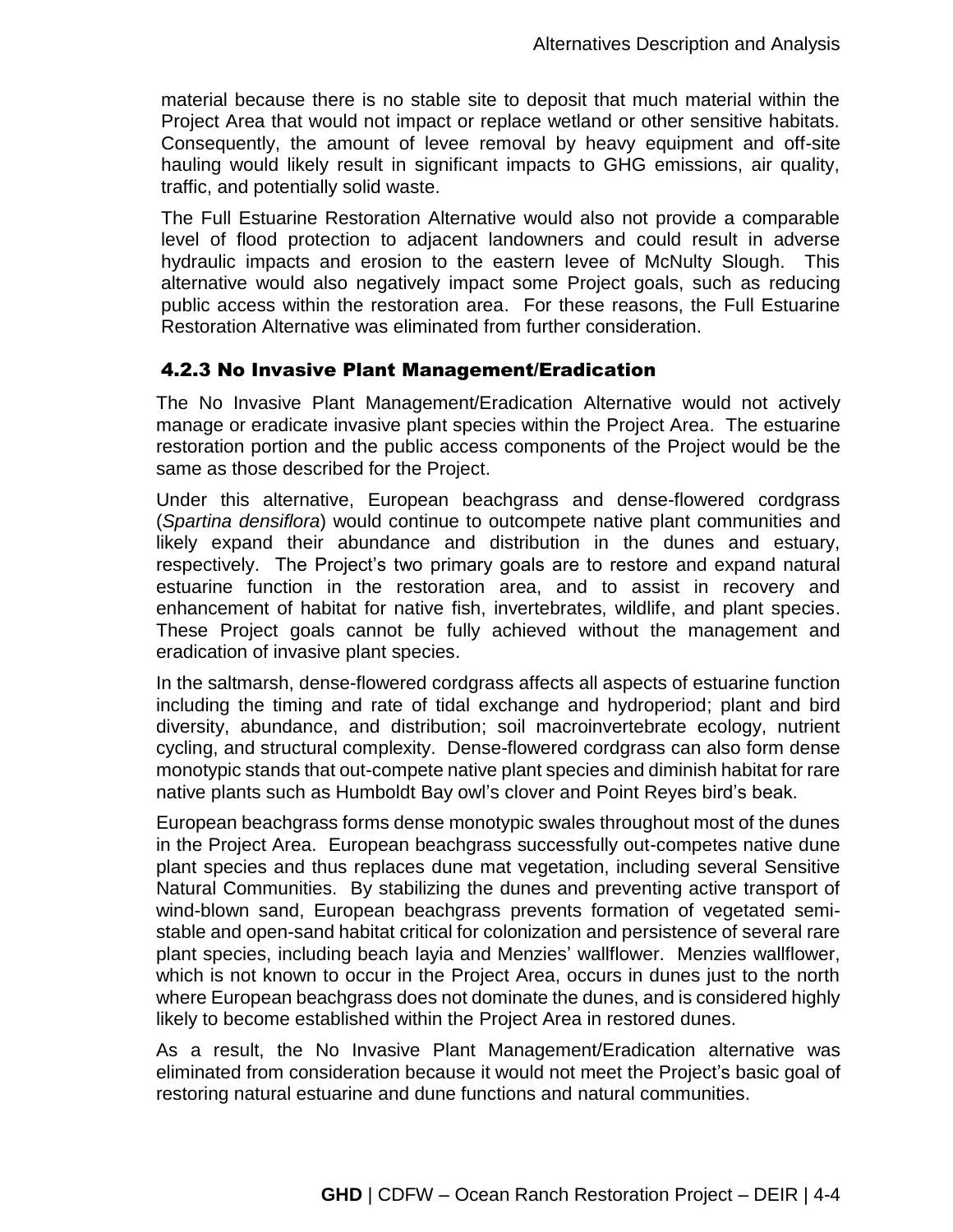# 4.3 Analysis of Alternatives

This section describes the Project alternatives that were selected and analyzed in accordance with CEQA Guidelines Section 15126.6(a).

## 4.3.1 Alternative 1: No Project Alternative

#### *Description*

Under the No Project Alternative, there would be no changes to the current management of the Project Area and no modifications to the Project Area would be expected. Currently CDFW does not actively manage (i.e., repair, maintain) the internal and external levee system and water control structures in the Project Area. Current CDFW management of the Project Area does not include active habitat restoration or enhancement activities, such as invasive plant eradication efforts and/or State and Federally listed species recovery efforts. Current management of the Project Area also does not include efforts to expand or enhance recreational opportunities at the Project Area.

Under the No Project Alternative, the estuarine wetlands and sloughs in the Project Area would continue to exist as shallow saltmarsh and brackish wetland habitat. The limited freshwater wetlands would remain unchanged but given sea level rise projections for the Project Area, would likely become increasingly saline or brackish in the coming decades. The dune habitat would remain the same and continued to be primarily dominated by European beachgrass.

#### *Analysis*

The No Project Alternative would have similar impacts to the proposed Project in terms of Public Services, Land Use, and Agriculture because no additional public services would be required and the existing land use would remain as wetlands and wildlife habitat, which would continue to not support agriculture operations. The No Project Alternative would have lesser impacts than the proposed Project for all other resource categories except for biological resources and hydrology because over time, these resources would continue to degrade.

Current CDFW management of the Project Area does not include repair or maintenance of the levees and water control structures at the Project Area. Consequently, this infrastructure would continue to degrade and erode. The levees would continue to prevent full tidal exchange throughout most of the estuarine habitat in the Project Area and thus estuarine and saltmarsh habitats would remain in a degraded state providing lower functioning habitat values for fish and wildlife. The No Project Alternative would not control or eradicate invasive plant species in tidal areas or in the dunes and would not improve public access or recreational opportunities.

If the Project Area is left as it currently exists, recovery and enhancement of native species and habitat would be delayed, would not occur at all, or may continue to degrade, and erosion of the levees would continue to negatively impact hydrology and water quality.

Under the No Project Alternative, there would be no substantial improvement to fish and wildlife habitat values, natural dune function, and recovery of Sensitive Natural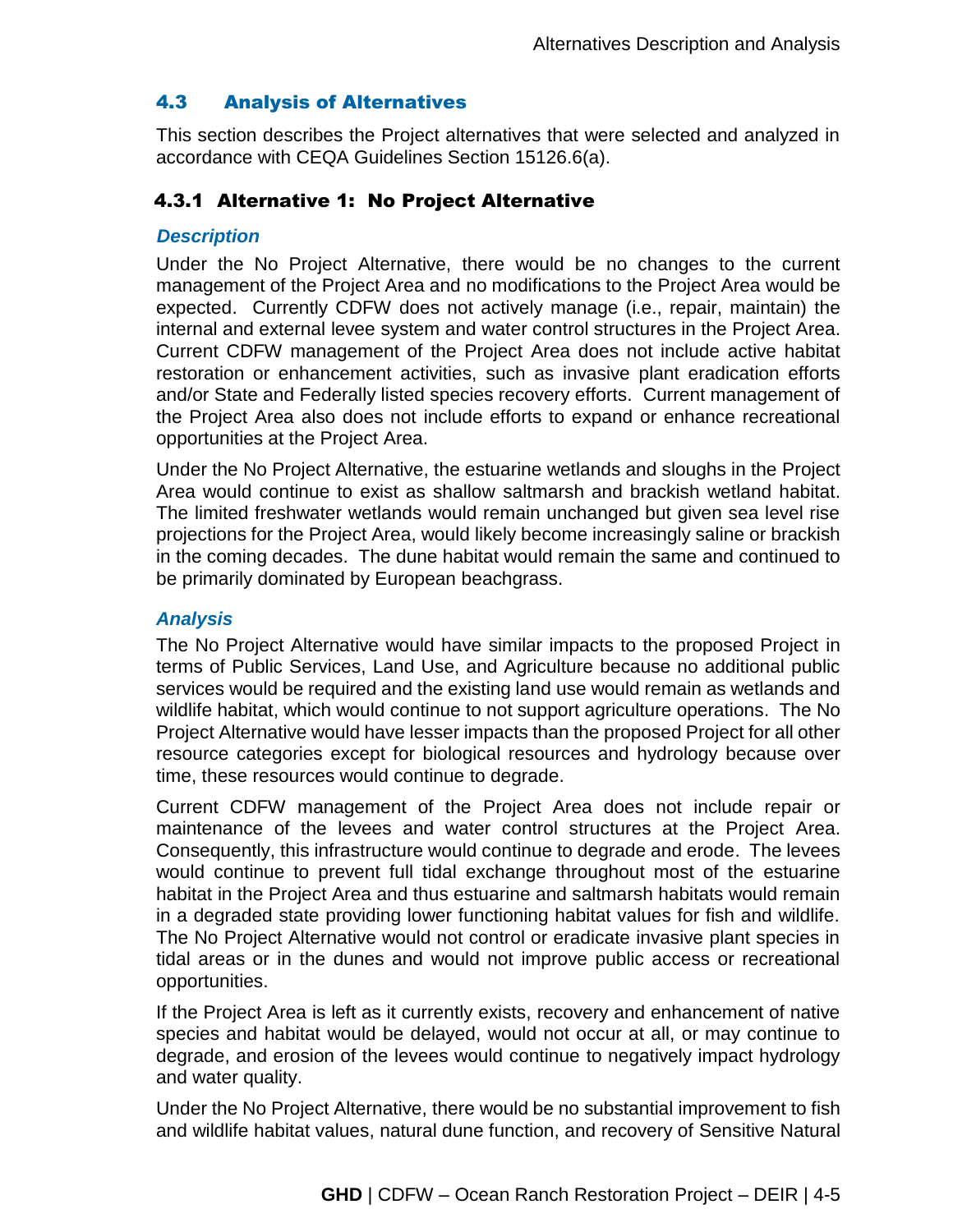Communities. Project goals and several supplementary objectives would not be attained. The No Project Alternative would not improve tidal channel complexity within the Project Area, and the existing level of flood protection to adjacent properties to the east would continue to diminish over time if portions of the levee along McNulty Slough fail and adversely affect hydrology through increased scour and velocity.

# 4.3.2 Alternative 2: Estuarine Restoration with Limited Breaches to McNulty Slough

## *Description*

As depicted on Figure 4-1, Alternative 2 includes estuarine restoration of Areas A-E with external breaches limited to North Bay (Area A) (BR-1) and McNulty Slough (Area D) (BR-4) to minimize adverse hydraulic impacts on adjacent property owners. Internal restoration actions and public access improvements would be similar to the proposed Project. The changes are detailed below:

- Two exterior breaches (BR-2 and BR-3) would not be constructed and the existing damaged tide-gate that currently connects Area B to McNulty Slough would be removed or buried in place to eliminate the hydraulic connection between the Project Area and McNulty Slough at that location
- Levees along McNulty Slough would not be lowered
- The new channel extending into Area A from the exterior breach to North Bay (BR-1) would be not be constructed
- The interior channel network would be reconfigured to connect Areas A, B, and C
- Interior Breach 3 (BI-3) and the tidal channel connecting Areas B and E would not be constructed
- The existing culvert (or a culvert of similar size / configuration) would remain at the interior breach between Areas A and E (BI-4) (i.e., it would not be increased in size)
- Habitat fill would be concentrated in the southern portion of Area B (no habitat fill would be placed in Areas A, C, or D)
- Ditch blocks would be added along the interior channel in the northern portion of Area A, near the interior breach between Areas A and B (BI-1)

The remaining alterations to existing levees, proposed recreational enhancements, and invasive plant management aspects of the Project would remain the same as the proposed Project. This alternative would meet the goals and supplementary objectives of the Project and would reduce significant and unavoidable hydraulic impacts within McNulty Slough that are expected to occur under the Project to a less-than-significant level.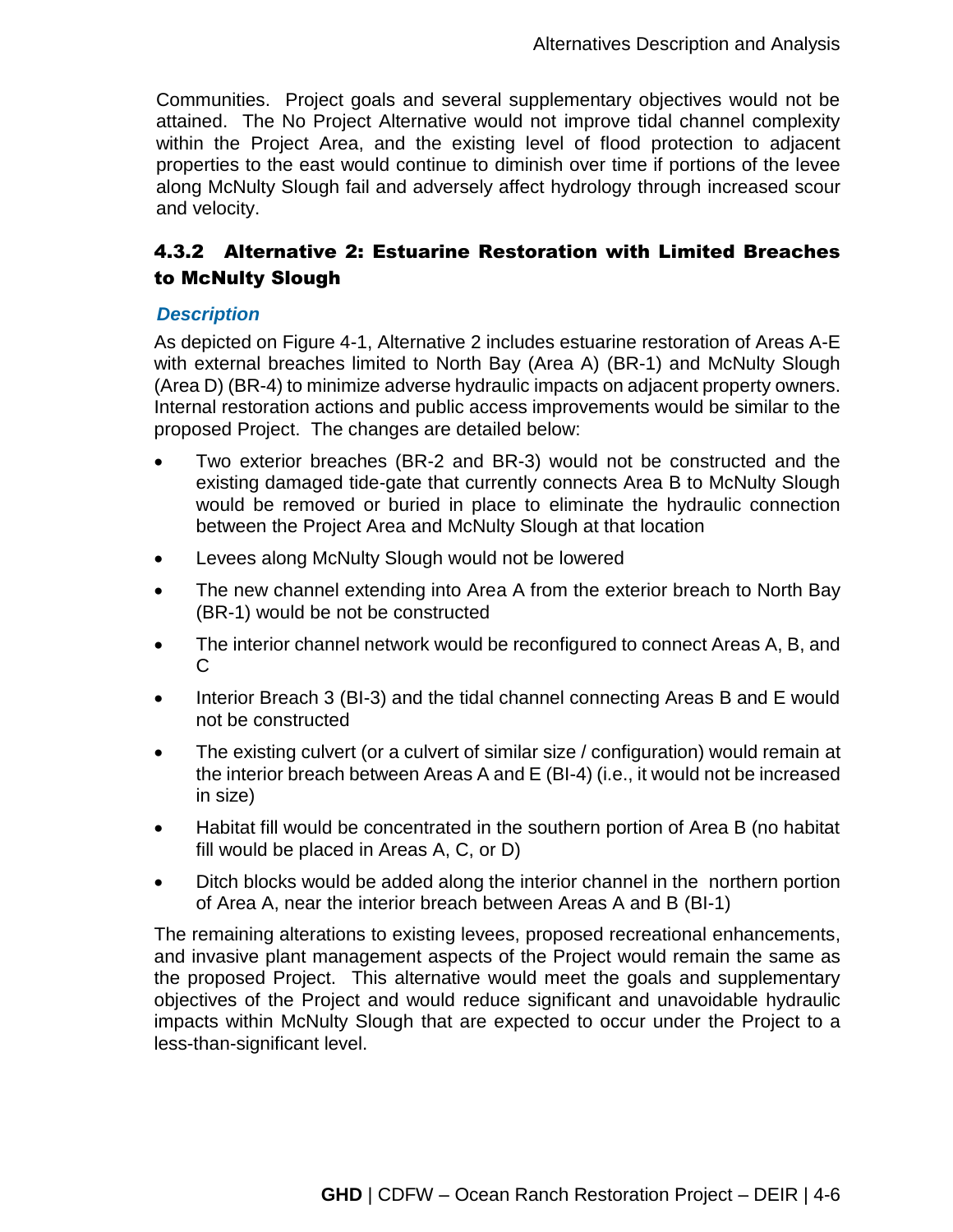## *Analysis*

#### **Aesthetics**

Alternative 2 would result in similar aesthetic impacts to the Project Area as compared to the proposed Project (less than significant). The invasive plant management activities proposed for removal of invasive plants would still occur, which would have the greatest permanent visual impacts within the Project Area. Temporary visual impacts from the presence of construction equipment would generally be the same as the proposed Project since they include similar construction and invasive plant management methods, equipment and schedules. Therefore, Alternative 2 would have equivalent aesthetic impacts as compared to the proposed Project.

## **Agricultural Resources**

Alternative 2 would have similar agricultural resource impacts as the Project with respect to converting agricultural land to a non-agricultural use (i.e., less than significant). Although Alternative 2 would alter the estuarine restoration area differently, it would still inundate a near equivalent portion of potential prime farmland soils within the Project Area. However, as stated in Section 3.2, the Project Area has not been in active agricultural production for over 30 years, and the Project would not convert active prime farmland to non-agricultural use or otherwise conflict with policies related to agricultural lands under the Farmland Mapping and Monitoring Program (FMMP) and the California Coastal Act (Coastal Act). Therefore, the impact to agricultural land would be less than significant for Alternative 2 and the same as the Project. Neither the proposed Project nor this alternative would have any impacts to forest resources because there are no forest resources within the Project Area.

## **Air Quality**

Like the proposed Project, Alternative 2 would result in the generation of criteria pollutants and dust during construction of the estuarine restoration portion of the Project and implementation of invasive plant management activities. The air quality impacts under the proposed Project were determined to be less than significant with implementation of Mitigation Measure AQ-1, which complies with the best management practices (BMP) recommended by air districts to reduce constructionrelated dust. The impacts of Alternative 2 would similarly be less than significant with implementation of Mitigation Measure AQ-1. Comparatively, constructionrelated air quality emissions included in Alternative 2 would be less than the estimated emissions for the proposed Project, given that there would be a reduction in the amount of overall earthwork.

## **Biological Resources**

Impacts to biological resources that could potentially occur under the proposed Project were determined to be less than significant with implementation of mitigation measures. During construction, impacts to biological resources under Alternative 2 would be marginally reduced due to the smaller area disturbed by the estuarine restoration component. However, the potential to impact the species identified in Section 3.4.5 during the construction phase would remain the same under Alternative 2, and all identified mitigation measures would remain applicable and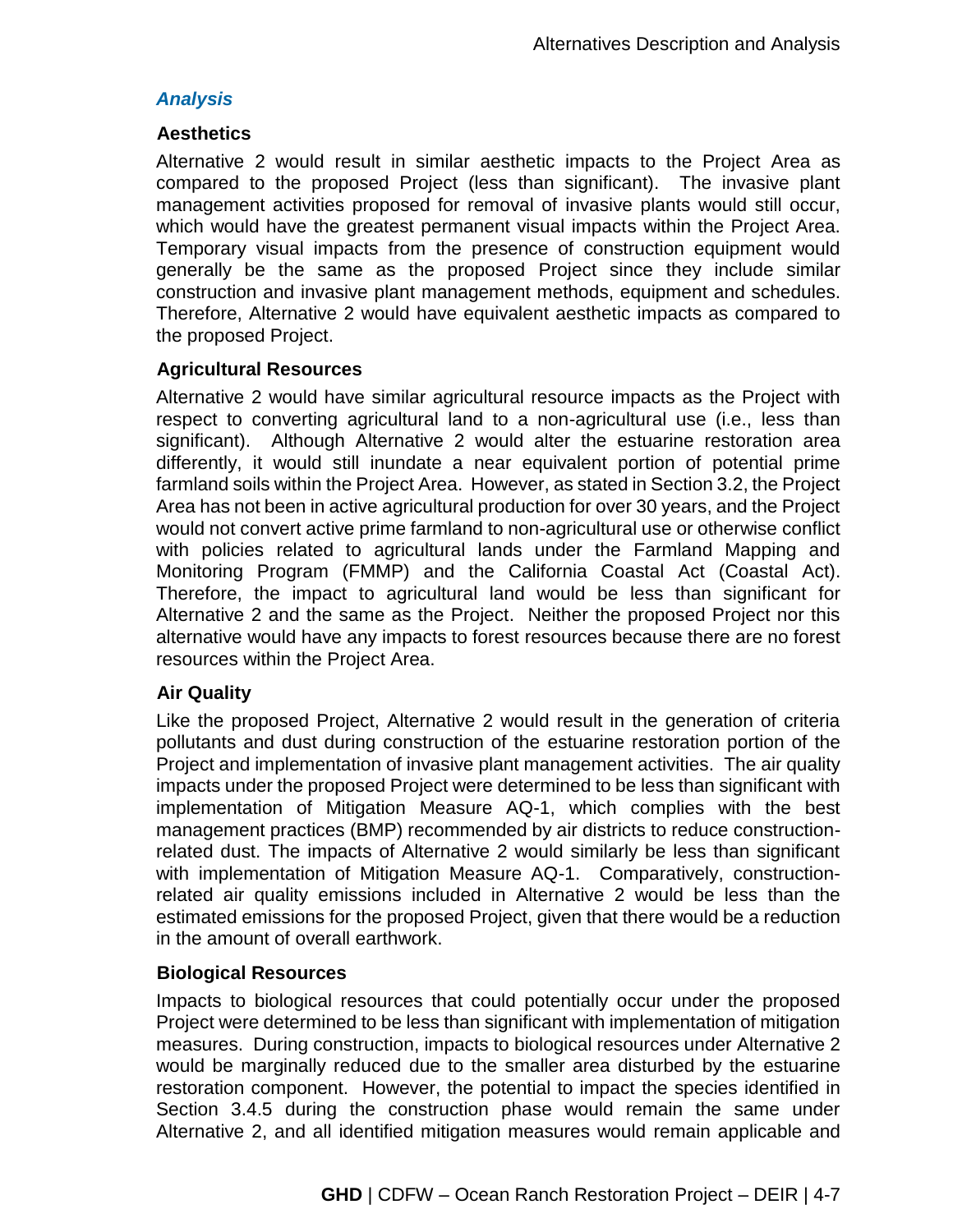would be implemented (Mitigation Measures BIO-1a, HHM-2, HHM-4, WQ-1, WQ-2, BIO-1b, BIO-1c, BIO-1d, BIO-1e, BIO-1f, and BIO-3). It is anticipated that the elimination of the interior breach between Area B and Area E (BI-3) under Alternative 2 would improve habitat for Tidewater Goby by preserving the hydrologic conditions preferred by the species (i.e., slower moving brackish water). Implementation of the invasive plant management component would still occur as under the proposed Project and therefore Alternative 2 would have equivalent impacts to biological resources from removal of European beachgrass and dense-flowered cordgrass.

#### **Cultural Resources**

Alternative 2 is anticipated to result in less direct disturbance of the Project Area as compared to the proposed Project. However, as with the proposed Project, construction and maintenance activities could still unearth unknown cultural resources, which, if realized, would be a significant impact. The same mitigation measures for the proposed Project (Mitigation Measures CR-1, CR-2, CR-3, CR-4, and CR-5) would be applicable and implemented under Alternative 2 to reduce impacts to a less-than-significant level.

#### **Geology and Soils**

Alternative 2 would result in slightly less earthwork including a reduction in excavation of levees and sediment from the estuarine restoration portion of the Project. However, the same mitigation measures for the proposed Project (Mitigation Measures HWQ-1, HWQ-2, WQ-6, and GEO-1) would be applicable and implemented under Alternative 2 to reduce potential impacts to a less-thansignificant level.

## **Greenhouse Gas Emissions**

Like the proposed Project, Alternative 2 would result in a temporary increase in greenhouse gas (GHG) emissions during Project construction, including exhaust emissions from on-road haul trucks, worker commute vehicles, and off-road heavy equipment. Comparatively, construction related GHG emissions expected to occur under Alternative 2 would be less than the estimated emissions for the proposed Project because there would be a reduction in the amount of earthwork. As with the proposed Project, Alternative 2 would result in a less than significant impact to GHG emissions, because it would not exceed emission thresholds or conflict with an applicable GHG plan, policy, or regulation.

#### **Hazards and Hazardous Materials**

Although Alternative 2 would result in less excavation, the boundaries of the Project Area would remain the same, therefore the risk for accidental spills of construction related fuels would also remain the same as the proposed Project. Invasive plant management activities would still occur under Alternative 2, therefore potential risks such as accidental release of herbicide and potential fire risk would be equivalent to the proposed Project. The same mitigation measures for the proposed Project (Mitigation Measures HHM-1, HHM-2, HHM-3, HHM-4, HHM-5, and WQ-2) would apply and be implemented under Alternative 2 to reduce impacts to a less-thansignificant level. Therefore, the impacts related to hazards and hazardous materials for Alternative 2 would be equivalent to the proposed Project.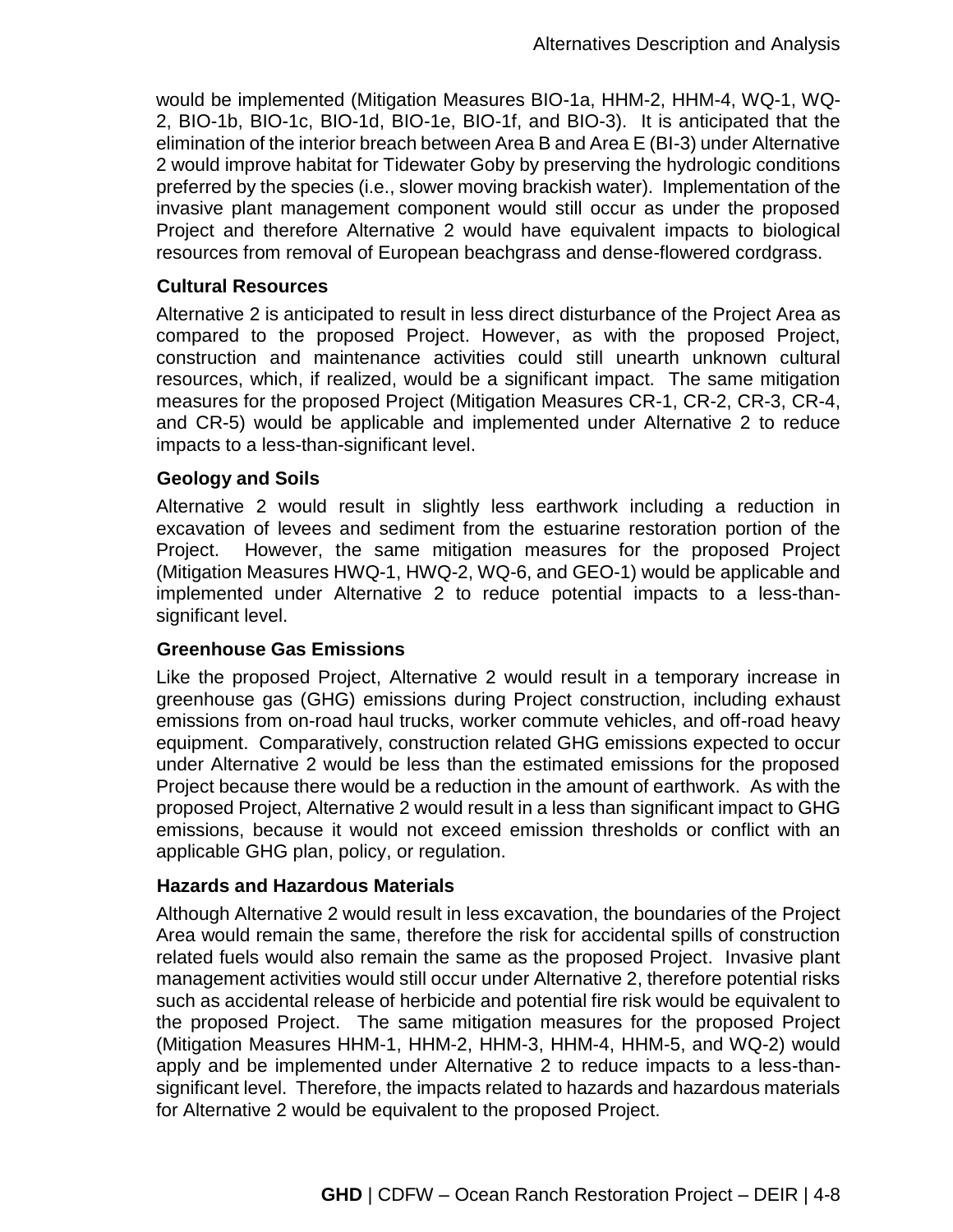## **Hydrology and Water Quality**

Under the proposed Project, hydrology and water quality impacts were generally determined to be less than significant with implementation of mitigation measures, with the exception of the potential for the Project to increase velocity and sheer stress in McNulty Slough, which could erode the eastern levee and potentially flood adjacent private agricultural lands, both potentially significant and unavoidable impacts (reference Section 3.9.5).

The proposed Project includes four breaches (BR-1, BR-2, BR-3, BR-4) to the exterior levee on McNulty Slough. Alternative 2 proposes only two breaches to the McNulty Slough levee by eliminating breaches BR-2 and BR-3. Alternative 2 would result in more tidal flow entering and leaving the Project Site through BR-1, within the Project Area, as opposed to within McNulty Slough as would occur with the proposed Project. Consequently, the elimination of the two exterior breaches to McNulty Slough under Alternative 2 would reduce post-construction flow velocities and shear stress relative to the proposed Project, such that they would be similar to baseline conditions (AECOM 2019).

As a result, the potential for increased erosion of the eastern levee of McNulty Slough (and potential for flooding of private lands) would be avoided. The same mitigation measures for the proposed Project (Mitigation Measures HWQ-1, HWQ-2, HWQ-3, WQ-2, WQ-6, HHM-2, and HHM-4) would be applicable and implemented under Alternative 2, which in conjunction with the elimination of two exterior breaches, would reduce impacts to a less-than-significant level.

#### **Noise**

Similar to the proposed Project, Alternative 2 would generate noise when heavy equipment is used in the Project Area (i.e., during construction, invasive plant management, and maintenance activities). Noise-generating equipment and activities would generally occur at a slightly less amount of time and utilize the same equipment under Alternative 2 as the proposed Project. Therefore, noise impacts expected to occur under Alternative 2 would be less than significant and equivalent to what would occur under the proposed Project.

## **Public Services and Utilities**

It is anticipated that Alternative 2 would have minimal impacts to public services and utilities similar to the proposed Project. Alternative 2 would not induce population growth and would not increase demand for public services or utilities. Therefore, impacts to public services and utilities expected to occur under Alternative 2 would be less than significant and equivalent to what would occur under the proposed Project.

## **Recreation**

Alternative 2 would implement similar public access improvements as the proposed Project (with minor deviations in trail locations based on the location of internal levees). Therefore, Alternative 2 would generally result in the same temporary and permanent less-than-significant impacts caused by the closure of the Project Area during construction and increased use after the Project is complete.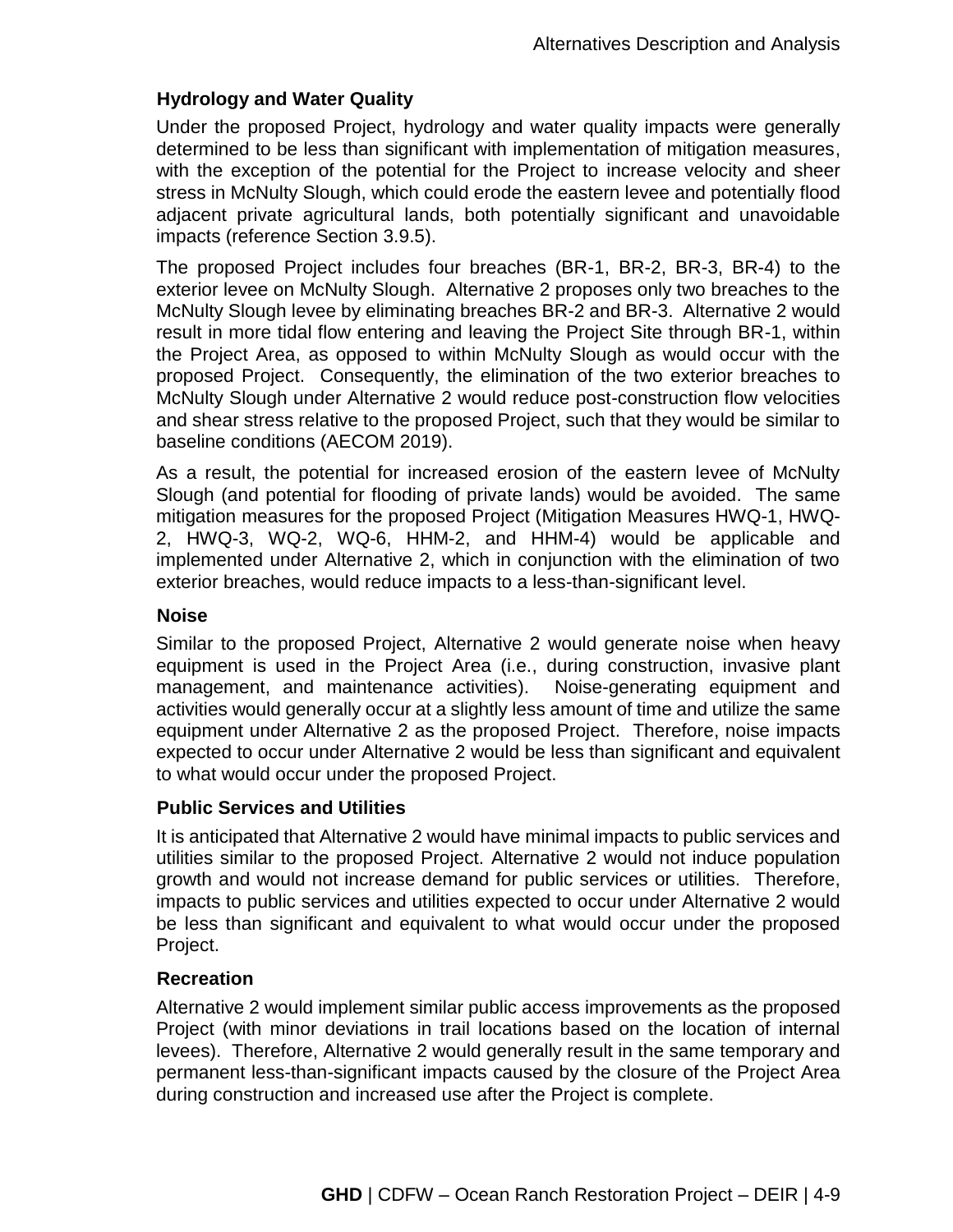# **Transportation**

Transportation impacts expected to occur under Alternative 2 would be equivalent to the proposed Project. Compared to the proposed Project, construction would require similar construction worker and equipment trips, and a comparable number of invasive plant management, maintenance, and public access trips would occur over the long-term. Therefore, impacts to transportation under Alternative 2 would be less than significant and equivalent to what would occur under the proposed Project.

## **Tribal Cultural Resources**

Alternative 2 is anticipated to result in less direct disturbance of the Project Area compared to the proposed Project. However, as with the proposed Project, construction and maintenance activities could still unearth unknown tribal cultural resources, which, if realized, could result in a significant impact. The same mitigation measures for the proposed Project (Mitigation Measures TCR-1, CR-1, and CR-2) would be applicable and implemented under Alternative 2 to reduce impacts to a less-than-significant level.

## **Energy Resources**

Comparatively, construction-related energy use under Alternative 2 would be less than the proposed Project because there would be a slight reduction in the amount of earthwork and overall construction activity. Energy use after the estuarine restoration component of the Project is complete would be comparable to the Project because invasive plant management, maintenance and public access activities would be the same. As with the proposed Project, Alternative 2 would result in a less than significant impact to energy resources because it would not result in a substantial increase in energy use, inefficient, wasteful, or unnecessary consumption of fuels or other energy resources, or conflict with an applicable plan for energy efficiency.

## **Wildfire**

Similar to the proposed Project, invasive plant management under Alterative 2 could include the use of prescribed burns to manage European beachgrass and denseflowered cordgrass. As with the proposed Project, all prescribed burns would be implemented according to an approved burn plan and supervised by the California Department of Forestry and Fire Protection (CAL FIRE). Therefore, impacts to wildfire risk expected to occur under Alternative 2 would be less than significant and equivalent to what would occur under the proposed Project. With both the proposed Project and Alternative 2, after project implementation the wildfire risk is anticipated to be much lower than current conditions because of the removal of the highly flammable invasive European beachgrass.

# 4.3.3 Alternative 3: No Herbicide Use

## *Description*

Alternative 3 would not use herbicide to treat invasive plants. All other components, including estuarine restoration, remaining invasive plant management activities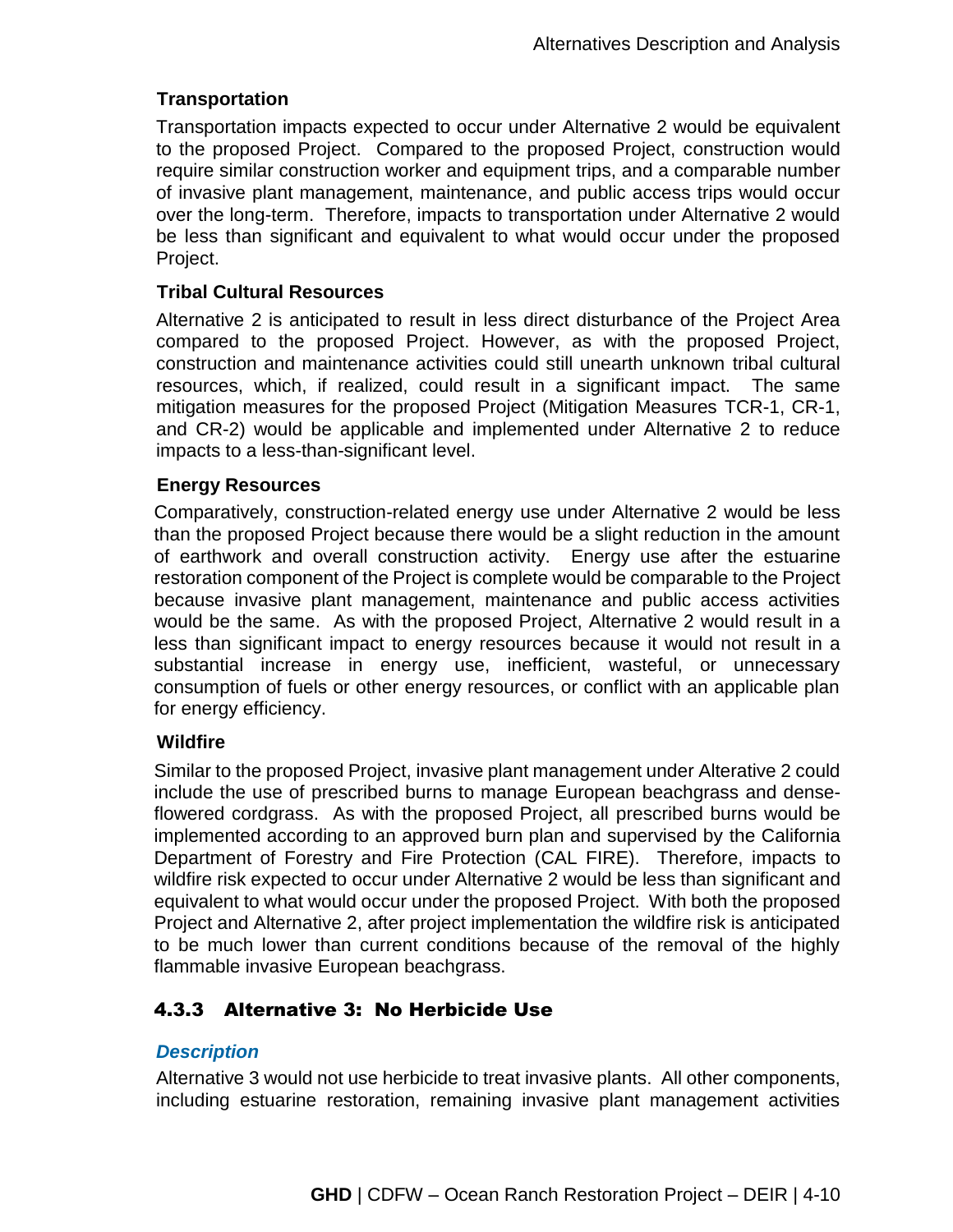(e.g., mechanical removal and prescribed burning), and the public access improvements would be the same as the proposed Project.

Alternative 3 would attain the Project's basic estuarine and dune restoration goals and supplementary objectives and would avoid any potential impacts associated with herbicide use for invasive plant management.

#### *Analysis*

#### **Aesthetics**

Similar to the proposed Project, Alternative 3 would have less-than-significant impacts to aesthetic resources. Temporary visual impacts caused by the presence of construction equipment in the Project Area would generally be the same as the proposed Project (i.e., same equipment and methods), although not using herbicide would likely increase the need to use heavy equipment and gas-powered handheld mowing equipment to manage invasive plant species, which would prolong their presence in the Project Area. In the long-term, the removal of invasive plants within the Project Area would occur over the same area as proposed under the Project, resulting in the same permanent aesthetic benefit to the Project Area. Therefore, Alternative 3 would likely have a somewhat greater aesthetic impact during invasive plant management activities, but a similar long-term aesthetic benefit after work is complete compared to the proposed Project.

## **Agricultural Resources**

As with the proposed Project, Alternative 3 would have similar agricultural resources impacts with respect to converting agricultural land to a non-agricultural use (i.e., less than significant). Alternative 3 would alter the estuarine restoration area as described under the proposed Project, and would inundate the same portion of potential prime farmland soil in the Project Area. However, as stated in Section 3.2, the Project Area has not been in active agricultural production for over 30 years, and the Project would not convert active prime farmland to non-agricultural use or otherwise conflict with policies related to agricultural lands under the FMMP and the Coastal Act. Therefore, the impact on agricultural land for Alternative 3 would be less than significant and the same as the proposed Project. Neither the proposed Project nor this alternative would have any impacts to forest resources because there are no forest resources within the Project Area.

## **Air Quality**

Similar to the proposed Project, Alternative 3 would result in the generation of criteria pollutants and dust during construction of the estuarine restoration portion and implementation of invasive plant management activities. The air quality impacts expected to occur under the proposed Project were determined to be less than significant with implementation of Mitigation Measure AQ-1, which complies with the BMPs recommended by air districts to reduce construction-related dust. The same mitigation measure would apply and be implemented under Alternative 3.

However, instead of herbicide use, Alternative 3 would primarily rely on heavy equipment and gas-powered handheld mowing equipment, in addition to prescribed burning, to manage invasive plants. The use of heavy equipment and gas-powered handheld mowing equipment would take considerably more time and effort to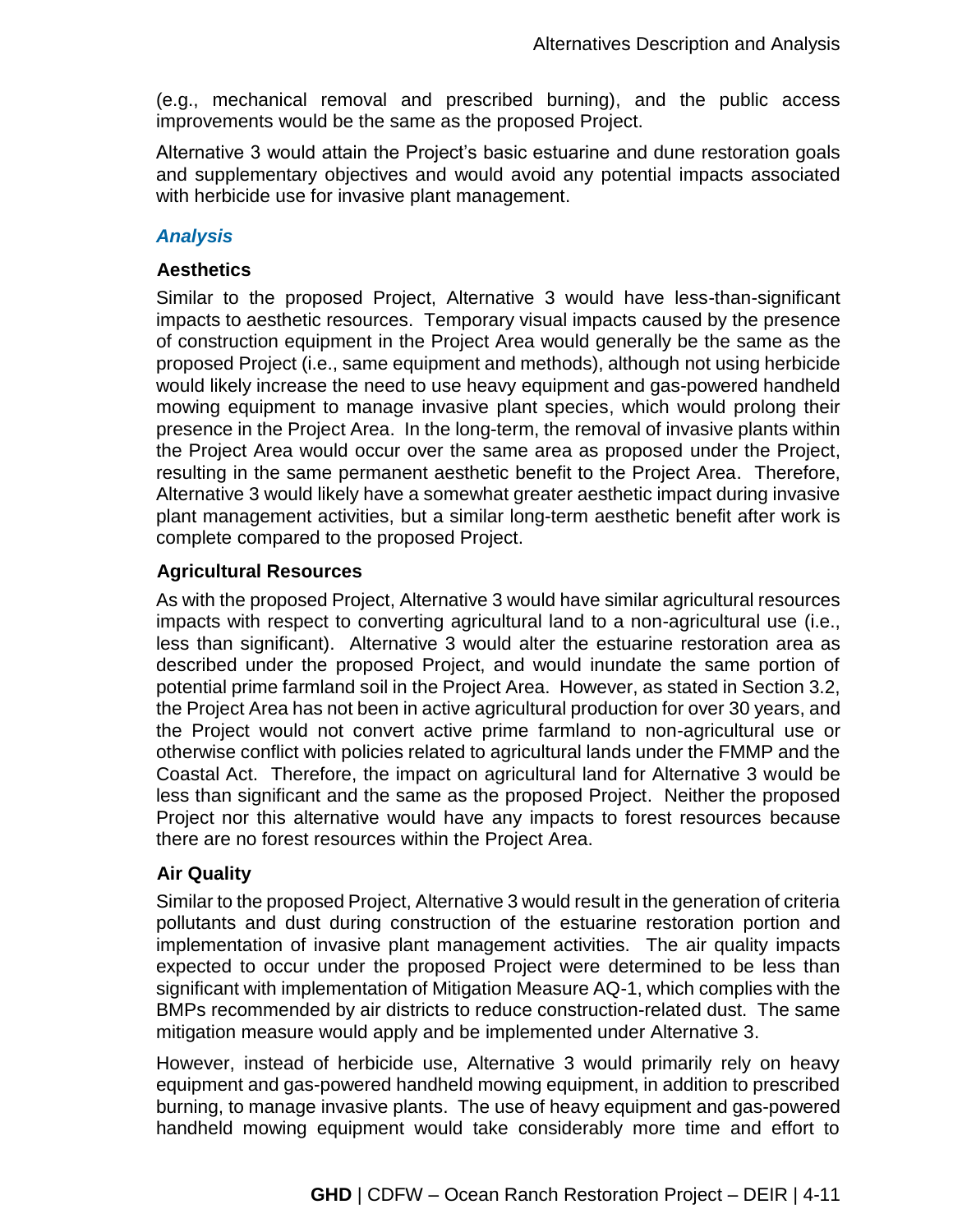achieve invasive plant management objectives compared to including herbicide use and would have higher air quality emissions. Therefore, although air quality emissions under Alternative 3 would be less than significant, they would be greater than the proposed Project.

## **Biological Resources**

Impacts to biological resources expected to occur under the proposed Project were determined to be less than significant with implementation of mitigation measures. Impacts expected to occur under Alternative 3 would similarly result in less than significant biological resource impacts with implementation of appropriate mitigation measures. With the elimination of herbicide treatment of invasive plants, Mitigation Measures WQ-1, and WQ-2 would no longer be needed or implemented. The remaining mitigation measures (Mitigation Measures BIO-1a, HHM-2, HHM-4, BIO-1b, Bio-1c, BIO-1d, BIO-1e, BIO-1f, and BIO-3) would be applicable and implemented under Alternative 3.

Given that other invasive plant treatment methods would need to be used with greater intensity and duration in the absence of herbicide use, it is expected to take years longer for the Project to achieve its invasive plant management goals. During this delay in achieving restoration goals, the ecological values of the estuarine and dune habitat in the Project Area would remain in their degraded condition and State and Federally listed species would not benefit from an increase in abundance, distribution, or fitness expected from the habitat enhancement actions proposed by the Project. For these reasons, Alternative 3 is considered environmentally inferior to the proposed Project with regard to biological resources, although impacts to biological resource would remain less than significant.

## **Cultural Resources**

Alternative 3 would result in the same amount of direct disturbance of the Project Area as the proposed Project. Similar to the proposed Project, construction and maintenance activities could potentially unearth unknown cultural resources. The risk of discovering currently unknown cultural materials would be identical to the proposed Project as the same area would be disturbed and would be reduced to a less-than-significant level with implementation of the same mitigation measures (Mitigation Measures CR-1, CR-2, CR-3, CR-4 and CR-5). Therefore, the impacts related to cultural resources would be equivalent to the proposed Project.

# **Geology and Soils**

Similar to the proposed Project, Alternative 3 would have less than significant impacts to geology and soils. The same mitigation measures for the proposed Project would be applicable to this alternative (Mitigation Measures HWQ-1, HWQ-1, WQ-6, and GEO-1) and implemented within the estuarine restoration portion of the Project Area. Because the same area would be disturbed as under the proposed Project, impacts to geology and soils associated with Alternative 3 would be less than significant and equivalent to what would occur under the proposed Project.

## **Greenhouse Gas Emissions**

As with the proposed Project, Alternative 3 would have less than significant impacts regarding GHG emissions. Energy use, and thus GHG emissions, for invasive plant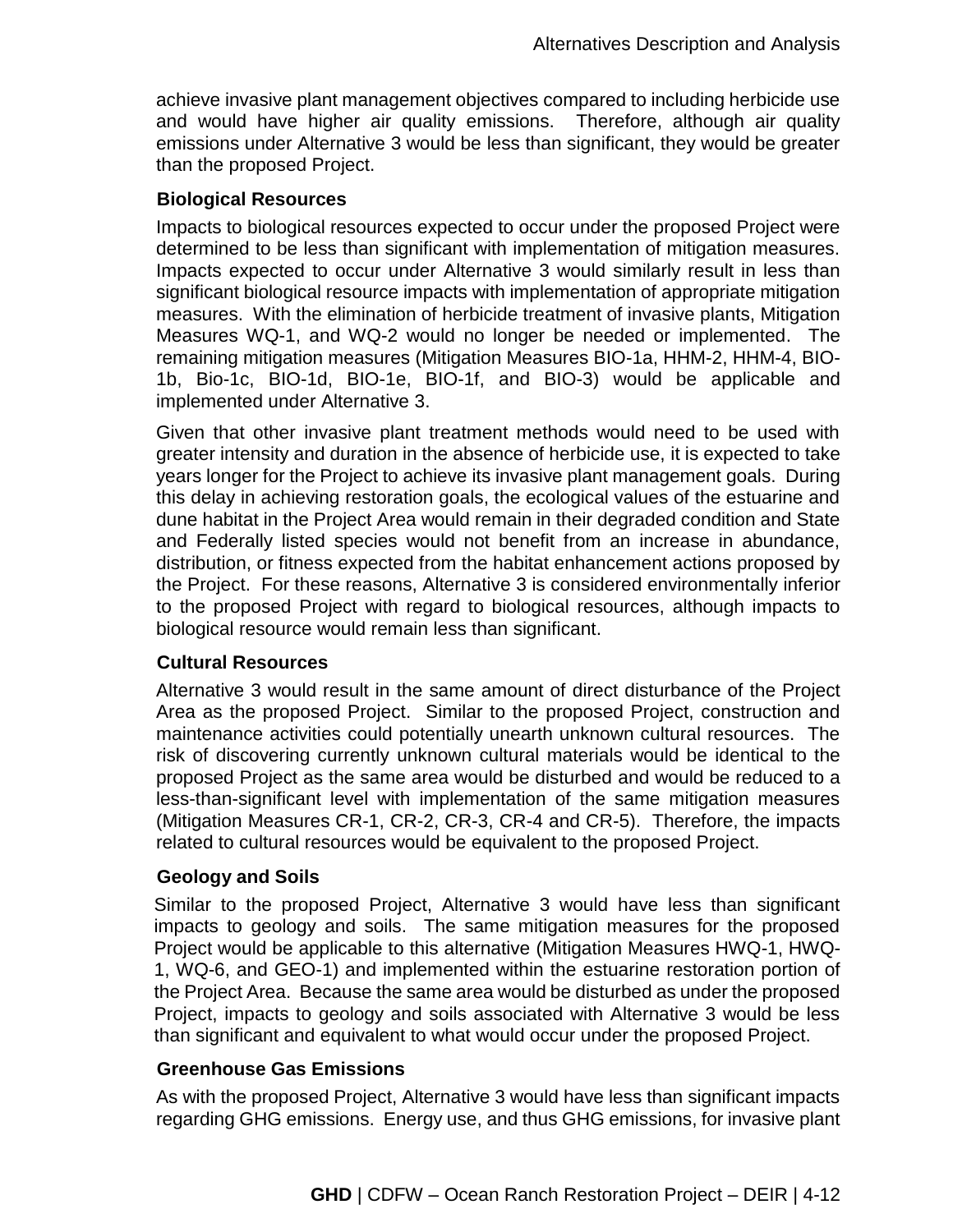management would likely be higher in Alternative 3 than the proposed Project because instead of herbicide treatment, heavy equipment or gas-powered handheld mowing equipment, along with prescribed burning, would be used. Therefore, it is assumed that Alternative 3 would generate greater GHG emissions than the proposed Project. Although there would be increased GHG emissions under Alternative 3, a less than significant impact would occur because the alternative would not exceed emission thresholds or conflict with an applicable GHG plan, policy, or regulation. However, implementation of Alternative 3 is considered environmentally inferior to the proposed Project regarding GHG emissions.

#### **Hazards and Hazardous Materials**

Alternative 3 would have roughly the same potential hazards and hazardous materials impacts as the proposed Project because while no herbicide treatment would take place, heavy equipment and gas-powered handheld mowing equipment use would increase in order to manage invasive plant species. Mitigation Measures HHM-1, HHM-2, and HHM-5 would apply and be implemented under this alternative, however, Mitigation Measures HHM-3, HHM-4, WQ-2, would no longer be required because herbicide treatment would not be used. The impacts related to hazards and hazardous materials under Alternative 3 are expected to be similar to the proposed Project because the increased potential for spills of fuel and lubricant from the increased use of heavy equipment and gas-powered handheld mowing equipment would offset the lower hazardous materials spill risk from herbicide use.

## **Hydrology and Water Quality**

The level of impact from Alternative 3 on hydrology and water quality would be roughly the same as the proposed Project. As with the proposed Project, hydrology and water quality impacts would be less than significant with implementation of Mitigation Measures HWQ-1, HWQ-2, HWQ-3, WQ-2, WQ-6, HHM-2, and HHM-4, with the exception that Alternative 3, like the proposed Project, would increase velocity and shear stress in McNulty Slough, which could erode the eastern levee and potentially flood adjacent private lands, both potentially significant and unavoidable impacts.

#### **Noise**

Similar to the proposed Project, implementation of Alternative 3 would generate noise during use of heavy equipment. Elimination of the use of herbicide to treat invasive plants would not lessen the noise impacts as the herbicide application tools do not generate a significant amount of noise. The impact from noise from Alternative 3 would likely be higher than the proposed Project due to an increased reliance on heavy equipment or gas-powered handheld mowing equipment and their longer duration of use. However, similar to the proposed Project, the impact from noise under Alternative 3 would be less than significant.

#### **Public Services and Utilities**

Alternative 3 would have minimal impacts to public services and utilities, similar to the proposed Project. Alternative 3 would not induce population growth and would not increase demand for public services or utilities. Therefore, impacts to public services and utilities under Alternative 3 would be less than significant and equivalent to what would occur under the proposed Project.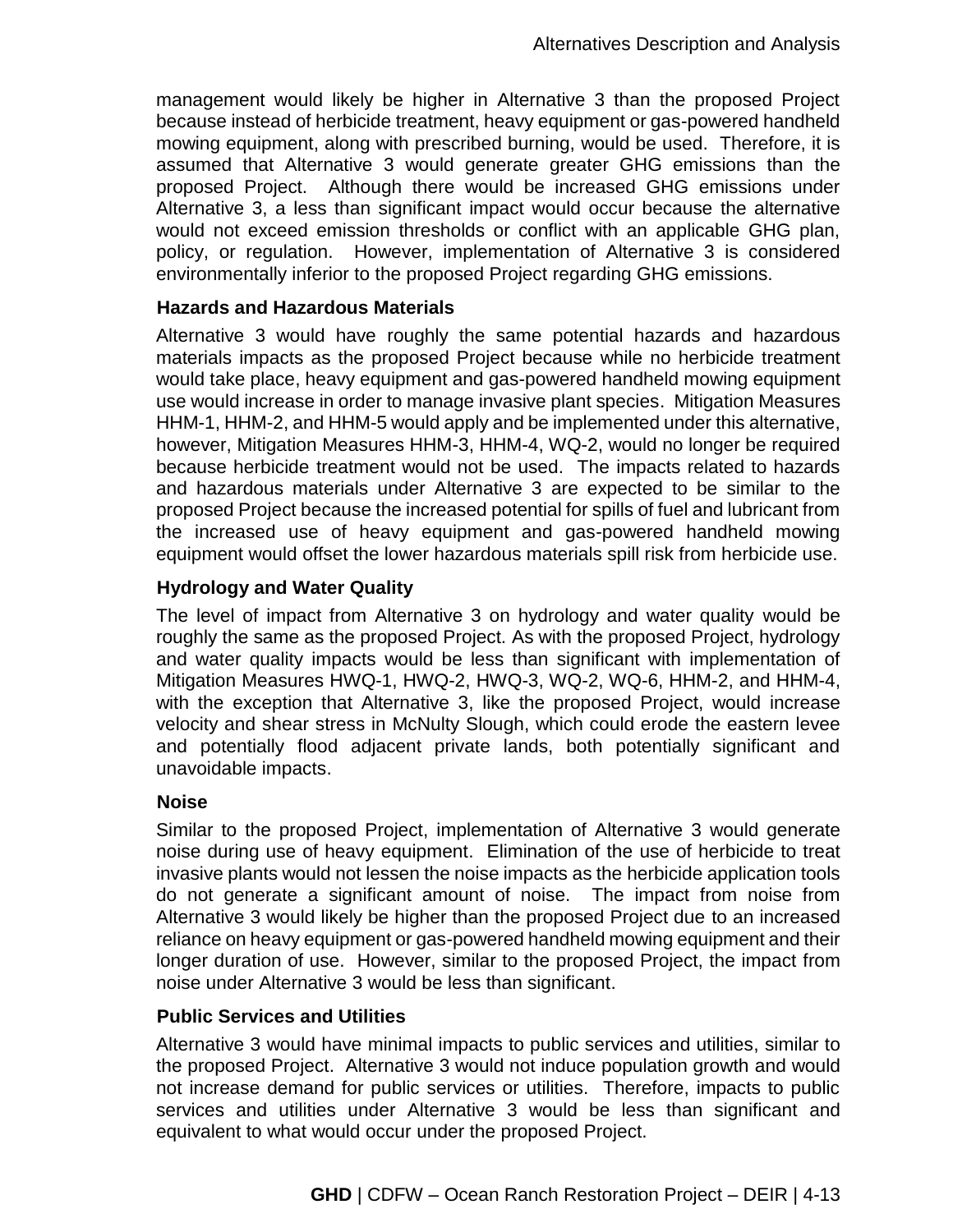## **Recreation**

Alternative 3 would implement the same recreational facility improvements as the proposed Project. Therefore, Alternative 3 would result in very similar less-thansignificant recreational impacts associated with the closure of the Project Area during construction and invasive plant management, and the increased use of recreational amenities by the public after the Project is complete.

#### **Transportation**

Transportation impacts expected to occur under Alternative 3 would be equivalent to the proposed Project because construction would require the same construction worker and equipment trips, and a comparable number of invasive plant management, maintenance and public access trips would occur over the long-term. All recreational components would still be implemented, and anticipated recreational trips would not change under Alternative 3. Therefore, impacts to transportation under Alternative 3 would be less than significant, which is equivalent to what would occur under the Project.

#### **Tribal Cultural Resources**

Alternative 3 would disturb an equivalent portion of the Project Area compared to the proposed Project. Therefore, as with the proposed Project, construction and maintenance activities could unearth unknown tribal cultural resources, which, if realized, could result in a significant impact. Mitigation Measures TCR-1, CR-1, and CR-2 would be applicable and implemented under Alternative 3 to reduce impacts to a less-than-significant level.

## **Energy Resources**

Construction-related energy use under Alternative 3 would be equivalent to that needed for the proposed Project because all estuarine restoration components would be implemented as described in Chapter 2 (Project Description). Energy use for invasive plant management would likely be higher under Alternative 3 than the proposed Project because instead of herbicide treatment, heavy equipment or gaspowered handheld mowing equipment would be relied on more heavily. The increased use of heavy equipment and gas-powered handheld mowing equipment would likely be a much more extensive, routine, and longer-term invasive plant management method requiring more energy use than if herbicide use were incorporated into the suite of management options. However, as with the proposed Project, Alternative 3 would result in a less than significant impact to energy resources, because it would not result in a substantial increase in energy use, inefficient, wasteful, or unnecessary consumption of fuels or other energy resources, or conflict with an applicable plan for energy efficiency.

## **Wildfire**

Similar to the proposed Project, Alternative 3 includes the use of prescribed burns to manage invasive plants. As with the proposed Project, all prescribed burns would be implemented according to an approved burn plan and supervised by CAL FIRE. Therefore, the impacts related to wildfires would be equivalent to the proposed Project and less than significant.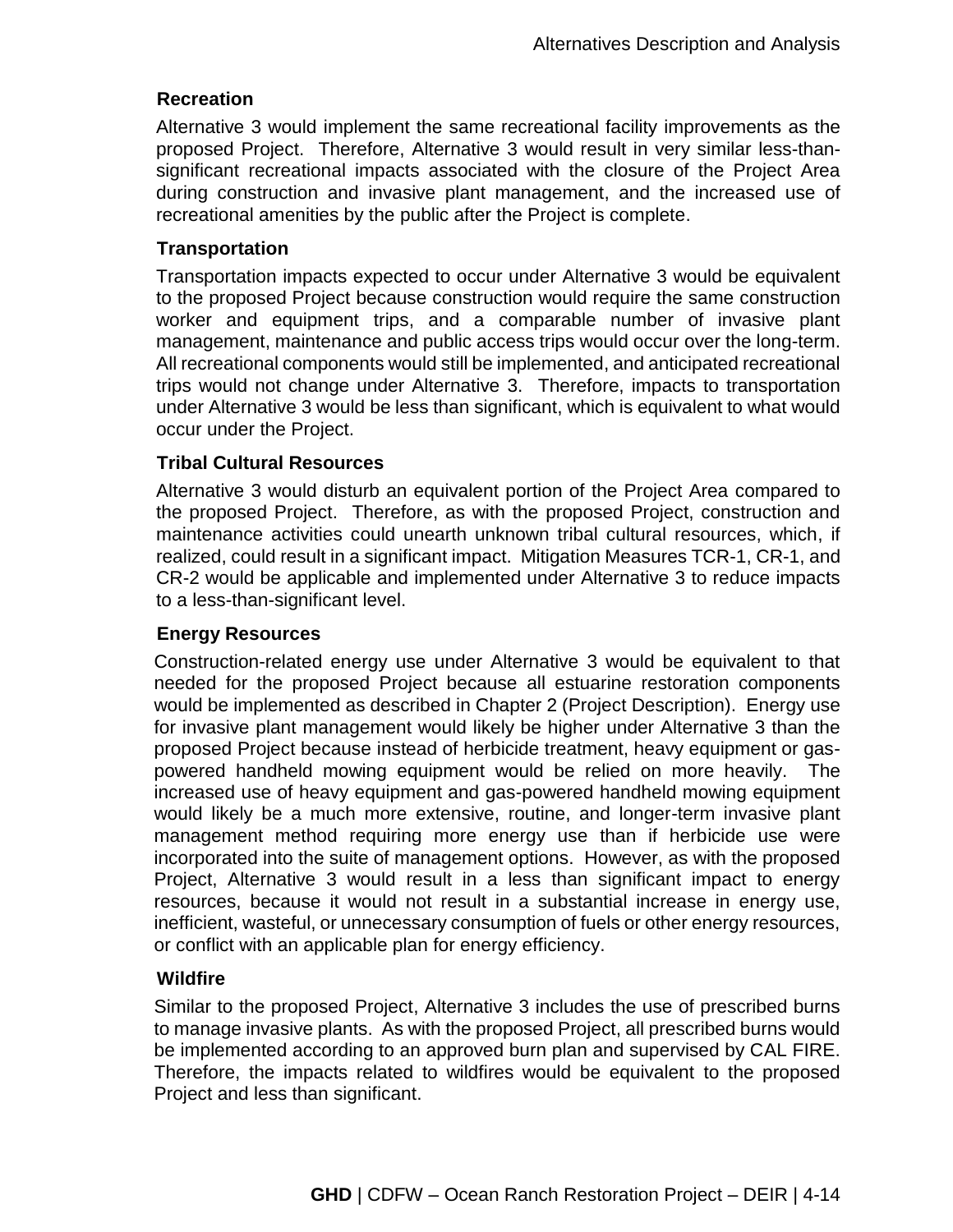## 4.4 Environmentally Superior Alternative

Table 4-1 (Comparison of Alternatives to the Proposed Project) compares the significance of the potential impacts for the proposed Project with the alternatives considered in the preceding sections. CEQA Guidelines Section 15126.6(e)(2) requires that if the No Project Alternative is the environmentally superior alternative, then the EIR must also identify which of the other alternatives is environmentally superior.

As described above, the proposed Project is a habitat restoration and enhancement project.

As enumerated in greater detail in Section 2.2, the Project's two primary goals are:

- 1. To restore and expand natural estuarine function in the restoration area, and to assist in recovery and enhancement of habitat for native fish, invertebrates, wildlife, and plant species.
- 2. To restore natural dune function, and to assist in recovery and enhancement of habitat for native species, State and Federally-listed or otherwise sensitive plants, and associated natural communities.

Implementation of the Project would:

- 1. Facilitate the recovery of a number of State and Federally-listed fish and rare plant species.
- 2. Restore natural ecosystem functions at a landscape scale to a diverse mosaic of estuarine tidal slough and saltmarsh and coastal dune habitats using an ecosystem-based management approach.
- 3. Minimize CDFW long-term maintenance and management efforts and expenditures by allowing for natural ecological processes to maintain the Project Area, rather than relying on on-going maintenance and repair of constructed levees and tide gates.
- 4. Restore Sensitive Natural Communities.
- 5. Improve public access and recreational opportunities in the Project Area.

Most of the proposed Project's adverse impacts would be short-term and related to ground disturbance during construction and management of invasive plants. The No Project Alternative would eliminate these potential short-term constructionrelated impacts, and, because it would have the fewest impacts overall, would nominally be the Environmentally Superior Alternative. However, this alternative would forego the near and longer-term environmental benefits of the Project, listed above and enumerated in Section 2.2.

The proposed Project, as described Section 3.9, Hydrology and Water Quality, would result in two significant and unavoidable impacts. These significant and unavoidable impacts include erosion of the eastern levee along McNulty Slough (Impact HWQ-3) and potential flooding of adjacent private agricultural lands (Impact HWQ-4). For this reason, the proposed Project is not deemed the Environmentally Superior Alternative.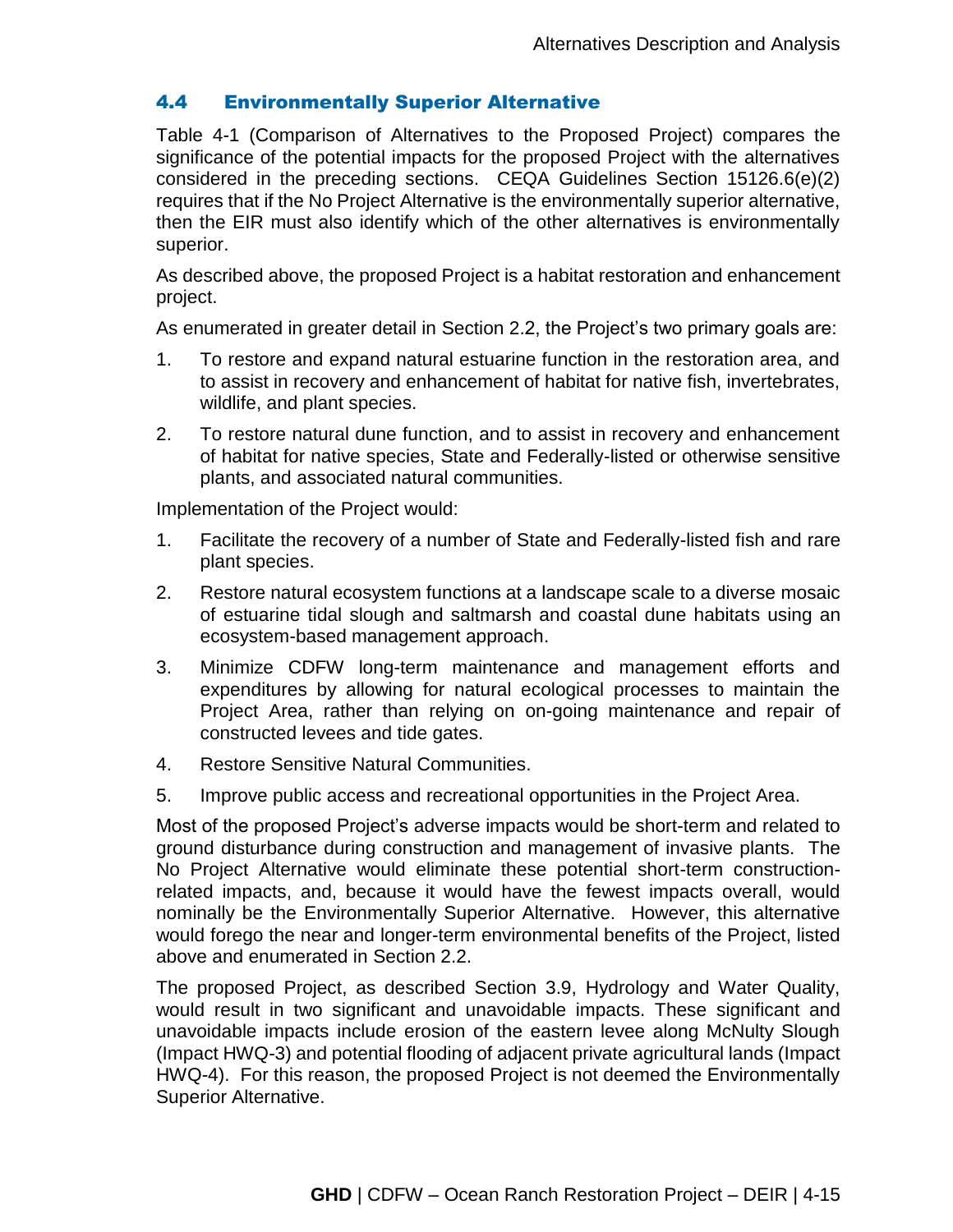Alternative 2 (Estuarine Restoration with Limited Breaches to McNulty Slough) would reduce these potentially significant and unavoidable hydraulic impacts within McNulty Slough to a less than significant level. The fewer breaches proposed under Alternative 2 would direct more tidal flow into and out of the Project Area itself, rather than increasing flow volume and velocities in McNulty Slough (which is attributed with potential increased erosion to McNulty Slough's eastern levee under the proposed Project). Therefore, the flow velocities within McNulty Slough from Alternative 2 would be similar to baseline conditions, and the potential impact from scour or erosion less than significant. Alternative 2 would meet all of the Project's primary goals and also provide improved habitat quality to Tidewater Goby by preserving desirable hydrologic conditions in Area E and the northern portion of Area A.

While Alternative 3 (No Herbicide Use) would have a reduced risk of hazardous materials exposure or spills from herbicides than the proposed Project, other environmental impacts of Alternative 3 are expected to be greater than the proposed Project. Heavy equipment and gas-powered handheld mowing equipment would be used in place of herbicide under Alternative 3, which would result in greater energy use, air quality impacts, and GHG emissions than the proposed Project. Also, by not using herbicide to manage invasive plants, it is likely that additional treatments would be necessary to eradicate dense-flowered cordgrass and European beachgrass from the Project Area. These additional invasive plant management treatments, implemented over a longer time period, would likely considerably delay achieving the Project's objective to eradicate invasive species and restore natural estuarine and dune function. For these reasons, Alternative 3 is not considered the Environmentally Superior Alternative. Consequently, Alternative 2 (Estuarine Restoration with Limited Breaches to McNulty Slough) is considered the Environmentally Superior Alternative.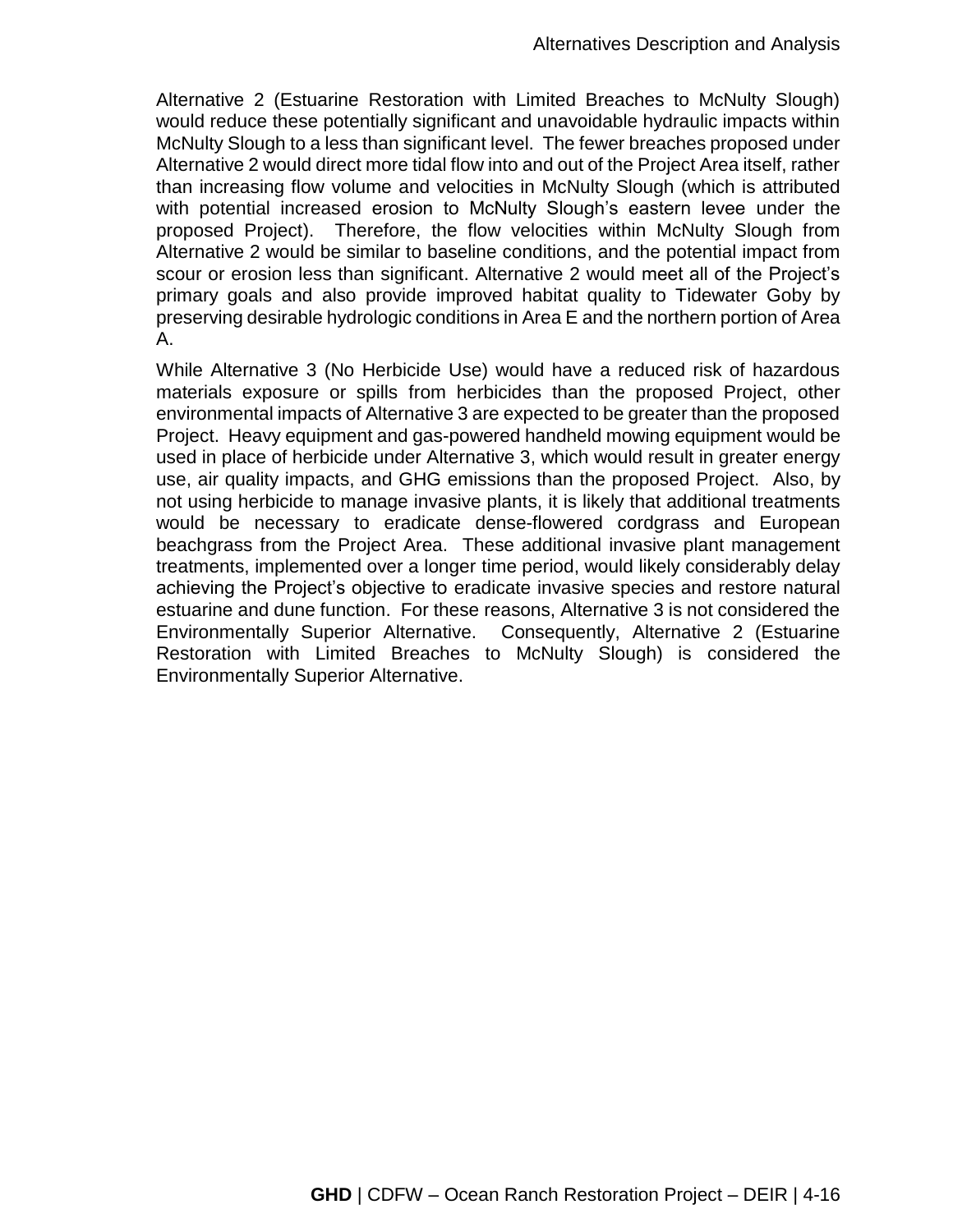|                                  | <b>Alternative 1</b> | <b>Alternative 2</b>                                     | <b>Alternative 3</b>              |
|----------------------------------|----------------------|----------------------------------------------------------|-----------------------------------|
| <b>Potential Impact</b>          | <b>No Project</b>    | <b>Limited</b><br><b>Estuarine</b><br><b>Restoration</b> | <b>No Herbicide</b><br><b>Use</b> |
| Aesthetics                       | superior             | equivalent                                               | equivalent                        |
| Agricultural Resources           | equivalent           | equivalent                                               | equivalent                        |
| Air Quality                      | superior             | equivalent                                               | inferior                          |
| <b>Biological Resources</b>      | inferior             | superior                                                 | inferior                          |
| <b>Cultural Resources</b>        | superior             | equivalent                                               | equivalent                        |
| Geology and Soils                | superior             | equivalent                                               | equivalent                        |
| Greenhouse Gas Emissions         | superior             | equivalent                                               | inferior                          |
| Hazards and Hazardous Materials  | superior             | equivalent                                               | superior                          |
| Hydrology and Water Quality      | superior             | superior                                                 | equivalent                        |
| Land Use                         | equivalent           | equivalent                                               | equivalent                        |
| Noise                            | superior             | equivalent                                               | inferior                          |
| Public Services and Utilities    | equivalent           | equivalent                                               | equivalent                        |
| Recreation                       | inferior             | equivalent                                               | equivalent                        |
| Transportation                   | superior             | equivalent                                               | equivalent                        |
| <b>Tribal Cultural Resources</b> | superior             | equivalent                                               | equivalent                        |
| Energy                           | superior             | equivalent                                               | inferior                          |
| Wildfire                         | inferior             | equivalent                                               | equivalent                        |

# Table 4-1 Comparison of Alternatives to the Proposed Project